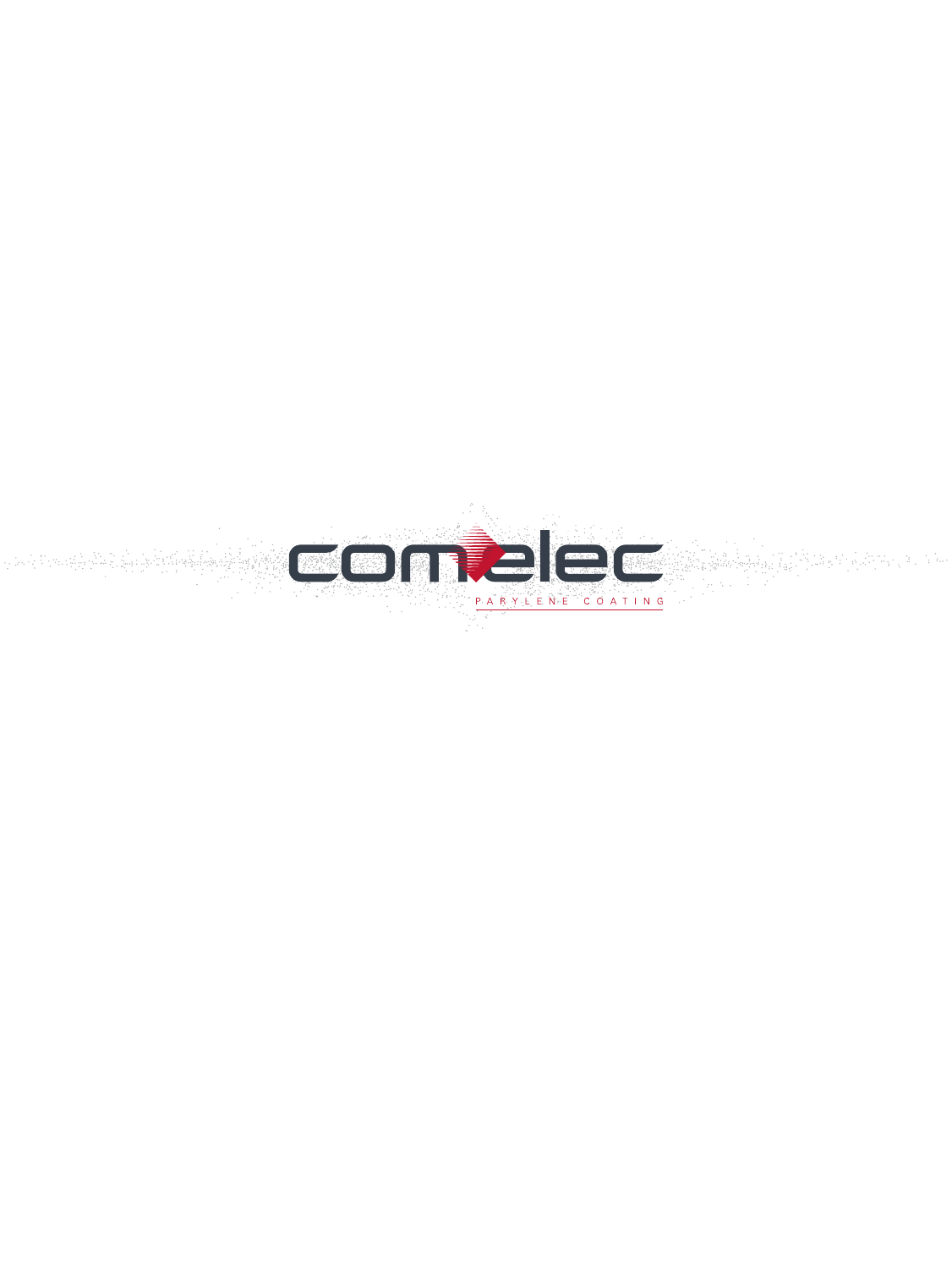



# THE EUROPEAN SPECIALIST AND LEADER IN PARYLENE COATING

**A Swiss company created in 1979 offering a technological solution to a demand arising from the highly demanding watch industry, Comelec has grown its reputation over the years thanks to our expertise and the high quality of our services. By focusing all our resources and skill on the development and use of Parylene coating, we have become the European leader in the field.**

**Seeking to better meet the specific needs of an extremely extensive range of applications for Parylene, we continue to expand our services based on a spirit of partnership with each of our clients.**

**Our proficiency in plasma technologies makes new applications possible in diverse cutting-edge industries such as microelectronics or medical technologies.**

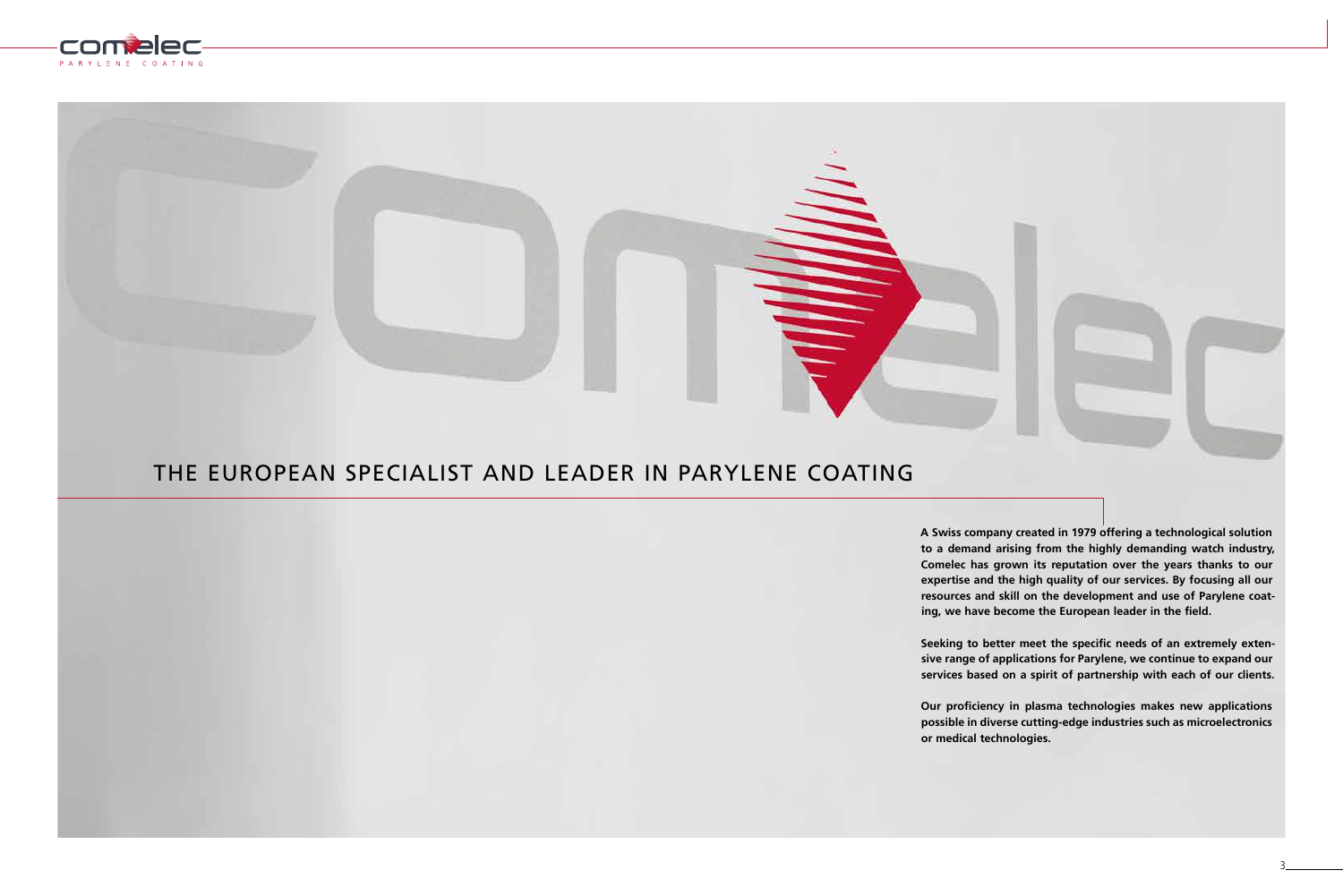PARYLENE FILM IS THE ONLY ONE OF ITS KIND TO CONTAIN ALL THE CHARACTERISTICS THAT MAKE IT

AN EXCEPTIONAL COATING SOLUTION :

**TECHNICAL PROPERTIES:** the process of vacuum deposition at room temperature endows this coating with unparalleled characteristics. It is free of any internal stress. Due to its extreme power of penetration, it conforms perfectly to even the most complex-shaped objects with a constant thickness (perfect conformability ). Its thickness can be easily adjusted in a range of 50 nm to more than 100 µm. Its significant physicochemical inertia and the continuity of film, even in minimal thicknesses (less than 100 nm on Wafer Si), leads to it being used primarily as an insulating coating (for an aggressive and/or electric environment). It offers highly effective protection against humidity or hostile environments (such as for sensors) and is resistant to all solvents, acids and bases at room temperature. As it is biocompatible and resistant to scratches as well as to various sterilisation processes, it is an ideal candidate for medical packaging.

**GENERAL APPEARANCE**: Parylene is the generic name for a family of polymers with more than 20 variations. Only five of these are widely used. Thanks to its excellent mechanical, electrical and physicochemical properties, Parylene is used in a wide range of cutting-edge sectors. In contrast to other protective coatings which are painted, immersed or pulverised on a substrate, Parylene is applied using a process of evaporation in a vacuum chamber. During this process, a precursor called a "dimer" which comes in powder form, is heated at around 150°C. The dimer thus goes from a solid state to a gas (sublimation ). The following step involves splitting the dimer into two active monomers. This separation occurs at 650°C in a tubular oven. Upon arrival in this chamber, the gaseous monomer spontaneously polymerises when it comes into contact with the substrate. Finally, gases that have not reacted are caught in a liquid nitrogen trap between -90 °C and -120 °C. The process uses neither a catalyser nor toxic additives and has a conversion rate of nearly 100%.







Parylene is a highly technical coating that is ultra-thin and transparent, physically and chemically neutral, inert, biocompatible, insulating and protective, of a thickness that can be sized both easily and precisely (from 50 nm to 100 microns). It is totally uniform, pinhole-free and can be applied to small technical components. One of its most remarkable advantages is its form-fitting and penetrating nature.

The combination of these qualities make it an extremely interesting player in the most demanding technological fields, including electronics, micro-electronics, space and aeronautics, medical technologies, pharmacology ( elastomers, silicone and plastics), sensors and mems, nanotechnologies, micromechanics, magnets and ferrites.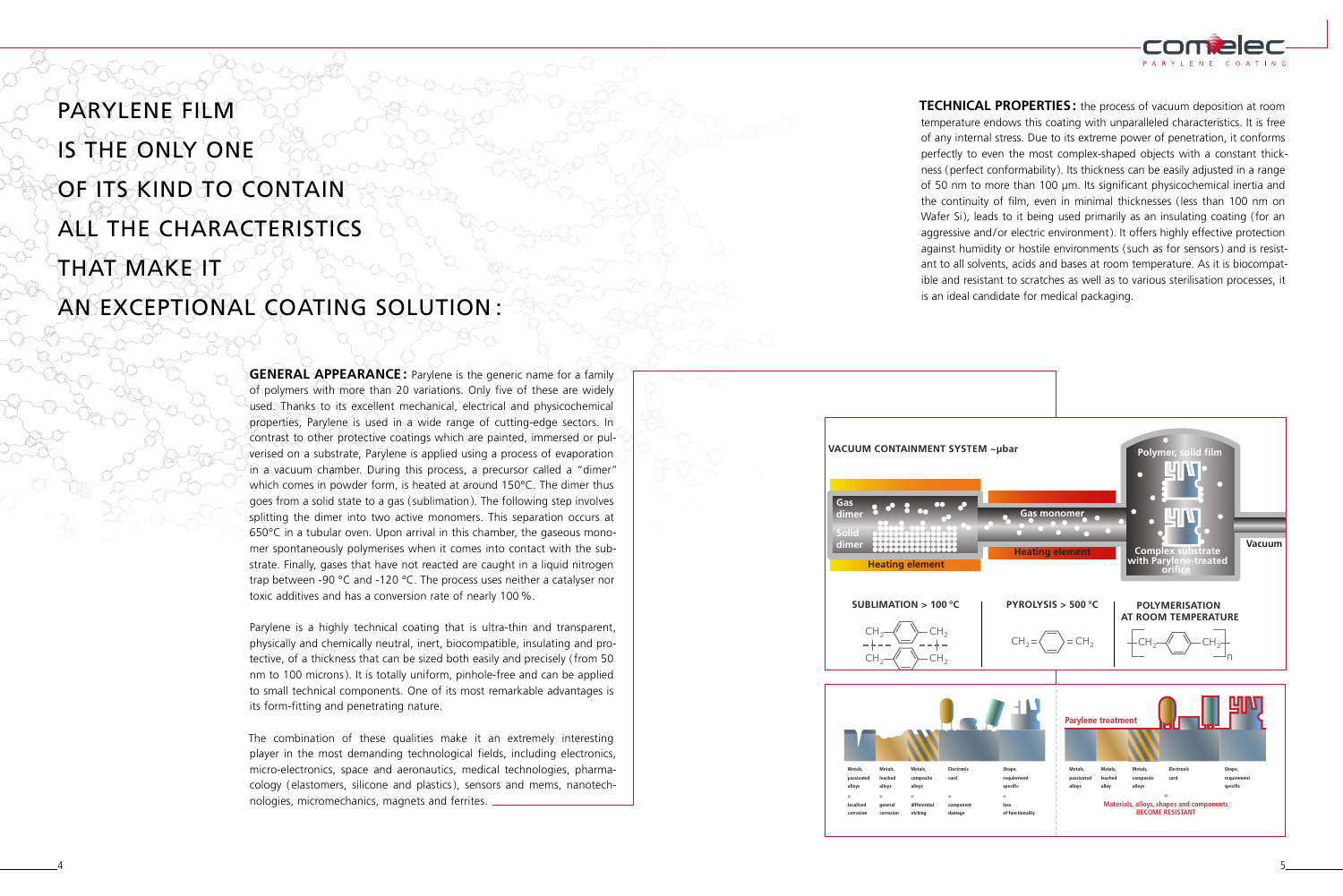## **ELECTRONICS, MICROELECTRONICS AND OPTRONICS**

- **E** Certified approved under MIL-I-46058C and IPC-CC-830 specifications.
- **Excellent electrical insulator.**
- $\blacksquare$  Protects against moisture and hostile environments.
- $\blacksquare$  Highly resistant to solvents, acids, and bases.
- Form-fitting coating: protection for projecting parts and sharp edges.
- Deposition process takes place at room temperature.
- $\Box$  Applied without solvents or other additives, no pollution.
- Film is pinhole-free, no internal stresses.
- $\blacksquare$  Mechanical reinforcement (welds, bonding, maces etc.).
- **Immobilises particles of sintered materials.**
- **D** Optical and acoustic properties superior to conventional polymers.
- $\blacksquare$  Flexible film that can be used as a substrate.

- Biocompatible and bio-stable: FDA certified according to ISO 10993 and film certified USP Class VI.
- Completely form-fitting, uniform, and pinhole-free, and thickness can be adjusted.
- **Very chemically resistant.**
- **Excellent electrical insulator.**
- Single-component film with no solvents, catalysts, or additives.
- Clean, manageable implementation process.
- **Very good sterilisation behaviour.**
- **Now permeability to gases and water vapour.**
- **Low coefficient of friction, hydrophobic nature.**
- $\blacksquare$  Favours tissue fixation.
- Anti-microbial properties.

# **SPACE AND AERONAUTICS**

- **Ultrathin film that generates a slight overload.**
- **Encapsulation and environmental protection.**
- **Excellent dielectric properties.**
- **Thermochemical behaviour.**
- Insignificant degassing/outgassing (NASA and ESA-approved).
- $\blacksquare$  Reliable, configurable deposition process.
- **No. 3** Vibration resistant.

## **MEDICAL TECHNOLOGIES**

**Now y** very good barrier propertie against vapour, flavour and gas. **Hydrophobic and non-adhesive properties.**  $\blacksquare$  Transparent layer with high purity (catalyst free, plasticizer free,...). Chemical protection against aggressive formulations.

Layer with excellent dielectric properties (permittivity, tg, ...).

Excellent dielectric properties (permittivity,  $tq, ...$ ).

Tribological properties: low friction coefficient, solid lubricant.

Fully configurable deposition process.

### **PHARMACOLOGY, ELASTOMERA, SILICONE AND PLASTICS**

- Non-reactive, inert, pinhole-free barrier.
- **Very high chemical resistance.**
- **Low coefficient of friction, hydrophobic (configurable).**
- Clean, manageable implementation process.
- Single-component film with no solvents, catalysts, or additives.
- Biocompatible: FDA-certified (USP Class VI Package), ISO 10993.





# **SENSORS AND MEMS**

- 
- **Barrier against aggressive environments.**
- 
- 
- 
- **Process does not alter elements.**

### **FOOD AND COSMETIC**

- Food contact approval : FDA, EU 10/2011 et USP Class VI.
- 
- 
- Low friction coefficient.
- 
- 
- **EXCELLENT STERILLE STERN STERN STERN STERN STERN STERN STERN STERN STERN STERN STERN STERN STERN STERN STERN ST**

## **NANOTECHNOLOGIES**

- 
- Sacrificial layer.
- **Layer with unusual optical behaviour.**
- Final encapsulation.
- **Protection from nanoparticles.**

# **MICROMECHANICS**

### **MAGNETS AND FERRITES**

- **Unequalled ability to encapsulate.**
- **Excellent electrical insulator.**
- 
- 
- 
- 
- $\blacksquare$  Final encapsulation.
- -



Excellent dielectric properties (permittivity, bulk resistance, tg, ...). Film transparent to a wide range of wavelengths. **Ultrathin, form-fitting, uniform, and pinhole-free coating. Unrivalled ability to penetrate and encapsulate.** 

Barrier against harsh environments (low permeability, chemical resistance).

**Mechanical reinforcement for sintered materials.** 

Layer with excellent dielectric properties (permittivity, tg, ...).

Layer with unusual optical behaviour.

 $\blacksquare$  Finishing layer with specific surface properties. **Protection for fragile elements and art objects (conservation).** 

6 a constant of the constant of the constant of the constant of the constant of the constant of the constant of the constant of the constant of the constant of the constant of the constant of the constant of the constant o

**OTHER**

- Transparent film of adjustable thickness.
- 
- 
- **Environmental barrier.**
-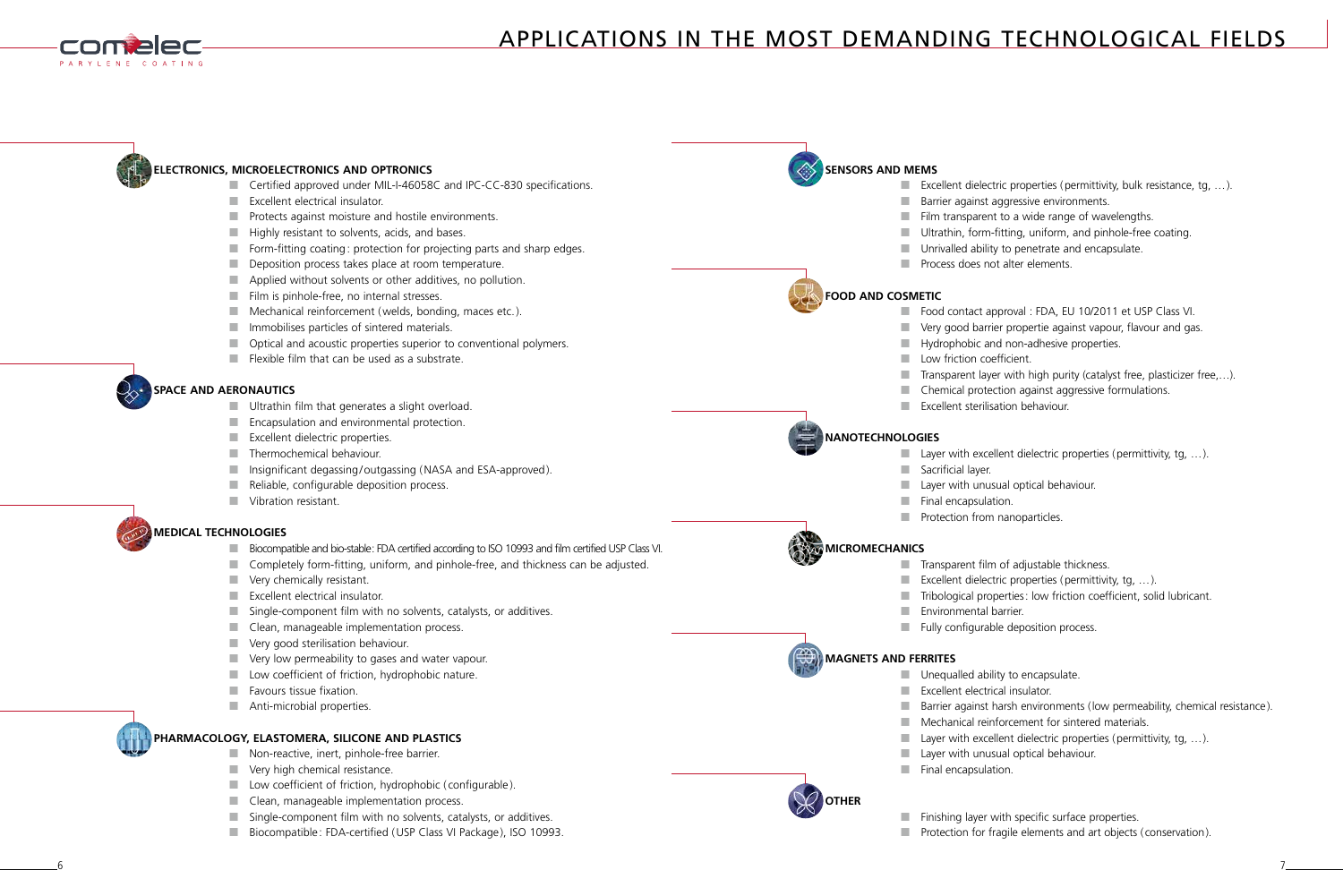**PARYLENE TREATMENT**



Treatment services are our main business. We treat your items in a controlled environment meeting your specifications. We guarantee customised, optimal surface activation. Comelec has a machine pool with various chamber sizes allowing us to meet clients'requirements for trials or for large-scale production. Based on your needs, we offer five types of Parylene ranging from the simplest chemical structure to fluorinated Parylene resistant to high temperatures.

Comelec has short turnaround times for treatment services. The standard time frame is ten business days, with expedited service available upon request. All parameters and operations are recorded for each treatment to ensure complete traceability in line with our quality management system.



This activity is key to achieving the service. Our qualified staff offer a high-precision, high-quality service on a wide range of products. We undertake to define the best masking/unmasking technique, to design and produce the tools required and to adapt our solutions according to regulatory requirements. Comelec masters most technologies allowing removal of Parylene using chemical or physical means.



### **PLASMA TREATMENT**



Comelec has plasma systems that enable it to improve adhesion of the Parylene coating to some substrates, or to alter the surface energy of Parylene (and many other materials) so as to make it either hydrophilic or hydrophobic. Other possibilities are also offered such as the deposition of a thin inorganic layer or grafting of active molecules. Plasma may be in situ (in the same deposition chamber as the actual Parylene) or ex situ (on a separate chamber). Not only does Comelec have the necessary resources to provide you with service and advice; we also have the plasma equipment best suited for your application.

# OUR SERVICES

### **EQUIPMENT CONSTRUCTION**



As both users and designers, we build equipment that is easy to use, fast, and simple to maintain. Our machines are CE certified and guarantee excellent repeatability. They record deposition parameters for traceability purposes. Our key strength is offering standard Parylene coating equipment to which a plethora of options can be grafted, resulting in a unique production or development tool adapted to product scalability requirements. Our equipment has been tried and tested in various industrial sectors, in the clean rooms of cutting-edge industries, and in top European research centres. Comelec provides both custom start-up of the machines at your production site, and after-sales service. This equipment is delivered all over the world through a distributor network.

**CONSULTING**

With a wealth of nearly 40 years of expertise. and an active research and development department, Comelec offers technical consulting, assistance in implementing and optimising treatment in your production chain and the construction of customised equipment incorporating advanced functionalities.

## **SALE OF RAW MATERIAL**





Comelec is also a distributor of dimers, used in N-, C-, and D-type Parylene films.

Dimers are available as a fine powder packaged in 500g boxes.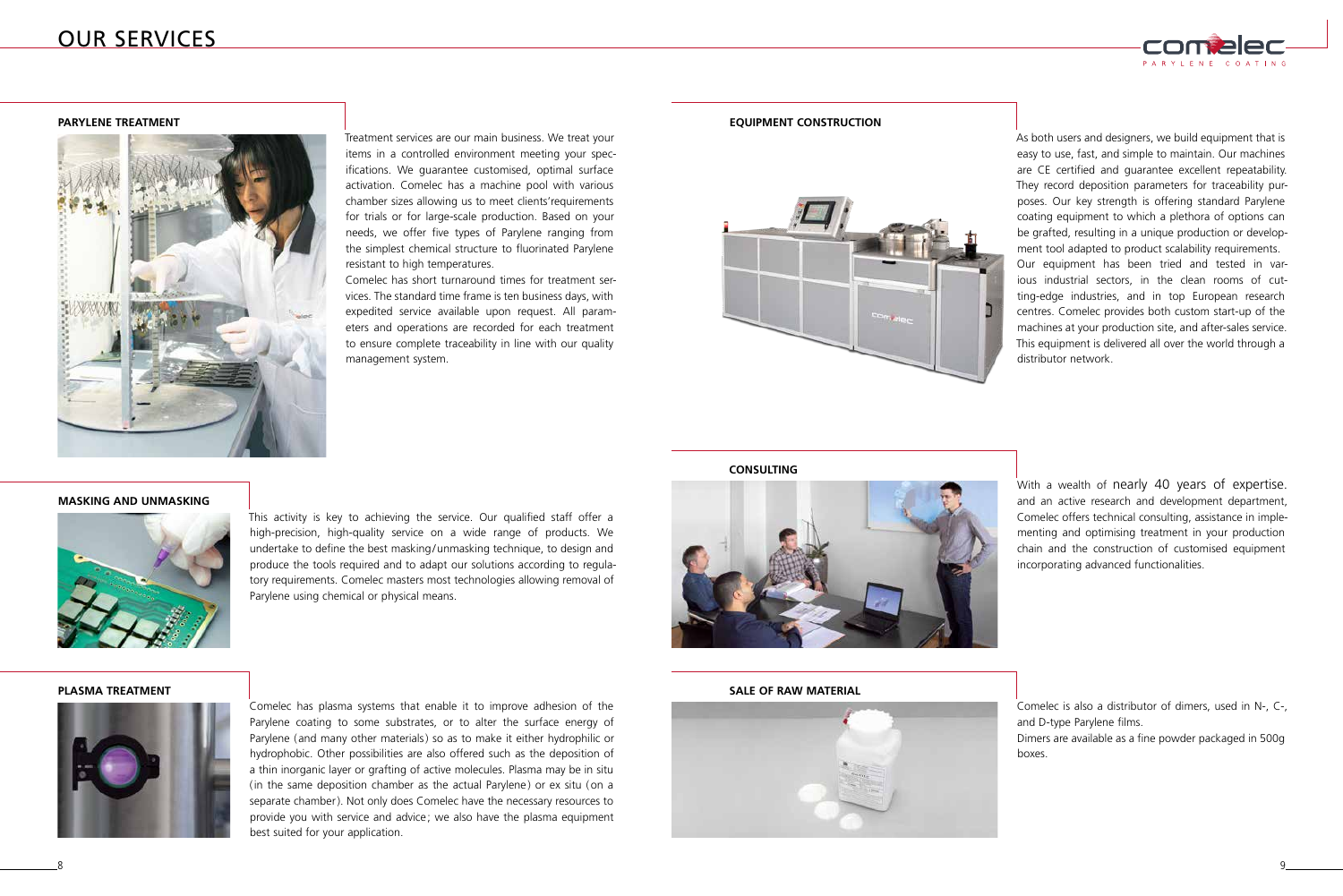| <b>PROPERTIES</b>                                                        |                          |                                      | <b>Biocompatible</b>     |                 |
|--------------------------------------------------------------------------|--------------------------|--------------------------------------|--------------------------|-----------------|
|                                                                          | Method<br><b>ASTM</b>    | <b>Units</b>                         | Parylene<br>C            | Parylene<br>N   |
| $\Box$ Density                                                           | D1505                    | q/cm <sup>3</sup>                    | 1.289                    | $1.10 - 1.12$   |
| $\blacksquare$ Refractive index                                          | Abbe refra.              | $n_{D}^{23}$                         | 1.639                    | 1.661           |
| $\blacksquare$ Refractive index to the square                            | ÷.                       | ä,                                   | 2.69                     | 2.76            |
| Penetration power                                                        | Exp.                     | ä,                                   | 5x                       | 40x             |
|                                                                          |                          |                                      |                          |                 |
| <b>Mechanical</b>                                                        |                          |                                      |                          |                 |
| Tensile modulus                                                          | D882                     | GPa                                  | 3.2                      | 2.4             |
| $\blacksquare$ Yield strength                                            | D882                     | MPa                                  | 55                       | 42              |
| Tensile strength                                                         | D882                     | MPa                                  | 70                       | 45              |
| Yield elongation                                                         | D882                     | $\%$                                 | 2.9                      | 2.5             |
| Elongation to break                                                      | D882                     | $\%$                                 | ÷.                       | $10 - 30$       |
| Rockwell hardness                                                        | D785                     | ÷.                                   | R80                      | <b>R85</b>      |
| Coefficient of friction - static                                         | D1894                    | ÷.                                   | 0.29                     | 0.25            |
| Coefficient of friction - dynamic                                        | D1894                    | $\overline{\phantom{a}}$             | 0.29                     | 0.25            |
| Thermal                                                                  |                          |                                      |                          |                 |
| $\blacksquare$ Melting point                                             | DSC                      | °C                                   | 290                      | 420             |
| Glass transition temperature                                             | <b>DSC</b>               | °C                                   | 13-80                    | 35-80           |
| Continuous Service Temperature during 100,000h                           | ÷.                       | $^{\circ}$ C                         | 80                       | 60              |
| Continuous Service Temperature during - 1,000h                           | L,                       | $^{\circ}$ C                         | 115                      | 95              |
| $\blacksquare$ Linear coefficient of expansion to 25 °C                  | <b>TMA</b>               | $K^{-1}$                             | $3.5 \cdot 10^{-5}$      | $6.9.10^{-5}$   |
| Calorific value at 25 °C or 20 °C SCS                                    | ÷.                       | $J/(q-K)$                            | 1/0.712                  | 1.3/0.837       |
| $\blacksquare$ Thermal conductivity                                      | C177                     | $W/(m \cdot K)$                      | 0.084                    | 0.126           |
|                                                                          |                          |                                      |                          |                 |
| <b>Electrical</b>                                                        |                          |                                      |                          |                 |
| Dielectric constant<br>$-60$ Hz                                          | D <sub>150</sub>         | ä,                                   | 3.12                     | 2.65            |
| $-1$ kHz                                                                 | D150                     | $\overline{\phantom{a}}$             | 2.98                     | 2.65            |
| $-10$ kHz                                                                | ä,                       | L.                                   | $\overline{a}$           | ä,              |
| - 100 kHz                                                                | ÷,                       | ä,                                   | L,                       | ÷.              |
| 1 MHz<br>$\sim$                                                          | D150                     | ÷.                                   | 2.91                     | 2.65            |
| 1 GHz<br>$\overline{\phantom{a}}$                                        |                          |                                      | 2.81                     |                 |
| Dissipation factor<br>$-60$ Hz                                           | D150                     | $\blacksquare$                       | 0.023                    | 0.0002          |
| $-1$ kHz                                                                 | D150                     | ä,                                   | 0.017                    | 0.0002          |
| $-10$ kHz                                                                | ä,                       | ä,                                   | ÷,                       | ä,              |
| - 100 kHz                                                                | ÷,                       | ä,                                   | L,                       | ä,              |
| 1 MHz<br>$\sim$                                                          | D150                     | ÷.                                   | 0.013                    | 0.0006          |
| 1 GHz<br>$\overline{\phantom{a}}$                                        | $\blacksquare$           | $\overline{\phantom{a}}$             | 0.001                    | ¥,              |
|                                                                          |                          |                                      |                          |                 |
| Dielectric strength at 25um<br>- short-term voltage upsurge              | D149                     | MV/m                                 | 220-250                  | 280             |
| Dielectric strength at 25um<br>- Stepwise voltage increase               | D149                     | MV/m                                 | 185                      | 235             |
|                                                                          |                          |                                      |                          |                 |
| Breakdown voltage DC at $1 \mu m$                                        | $\blacksquare$           | V                                    | ~1100                    | ~100            |
| $-10 \mu m$                                                              | $\overline{\phantom{a}}$ | V                                    | ~1500                    | ~1000           |
| $-25 \mu m$                                                              | ÷,                       | V                                    | $~5500 - 6250$           | ~1000           |
| Volume Resistivity at 23 °C, 50 % RH                                     | D <sub>257</sub>         | $\Omega$ ·cm                         | $2.2 \cdot 10^{15}$      | $1.4.10^{17}$   |
| Surface Resistivity at 23 °C, 50 % RH                                    | D257                     | Ω                                    | $6.9 \cdot 10^{16}$      | $1.0 - 10^{13}$ |
|                                                                          |                          |                                      |                          |                 |
| <b>Barriers</b>                                                          |                          |                                      |                          |                 |
| Water absorption (after 24h)                                             | D570                     | $\%$                                 | < 0.1                    | < 0.1           |
| Water vapour transmission at 38 °C<br>and 100 % relative humidity        | F1249-06                 | $q.$ mm.m $^{-2}.$ J $^{-1}$         | 0.1                      | 0.75            |
| Gas permeability at 25 °C                                                |                          |                                      |                          |                 |
| $\Box N$                                                                 | D1434<br>F3985-05        | $cm3$ .mm/<br>$m^2$ .j.bar           | 0.4                      | 3.00            |
| $\Box$ 0,                                                                | D1434<br>F3985-05        | cm <sup>3</sup> .mm/<br>$m^2$ .j.bar | 2.9                      | 15.2            |
| $\Box$ CO <sub>2</sub>                                                   | D1434<br>F3985-05        | $cm3$ .mm/<br>$m^2$ .j.bar           | 3.1                      | 86              |
| $-H2$<br><b>Degassing/Outgassing</b>                                     | D1434<br>F3985-05        | $cm3$ .mm/<br>$m^2$ .j.bar           | 42                       | 220             |
|                                                                          |                          |                                      |                          |                 |
| Total mass loss (TML)<br>Collected Volatile Condensable Materials (CVCM) | E 595                    | $\%$                                 | $0.13 - 0.28$            | ÷.              |
| m.<br>Water Vapour Regained (WVR)                                        | E 595                    | $\%$<br>%                            | $0 - 0.03$<br>$0 - 0.02$ | ÷.<br>÷.        |
|                                                                          | E 595                    |                                      |                          |                 |

# OUR ASSETS

- **40 years of expertise.**
- **The quality of our services.**
- 
- 
- 
- 

**- A dynamic team focused on innovation.**

**- A listening ear to ensure customer satisfaction.**

**- Our position as the leader in our field.**

**- Continuous improvement of working methods.**

We are easily accessible, being strategically located in Switzerland, the

Though modestly sized, COMELEC offers big-time quality thanks to the commitment and accountability of all its employees, each of whom is highly qualified in specific skill areas. This characteristic, along with our ability to listen to our customers'needs, enables us to be highly responsive and a model of flexibility.

The high quality and reproducibility of our Parylene coatings are ensured through compliance with our Quality Management System procedures (ISO 9001-2015 certified).

heart of Europe.



# PROPERTIES OF PARYLENE